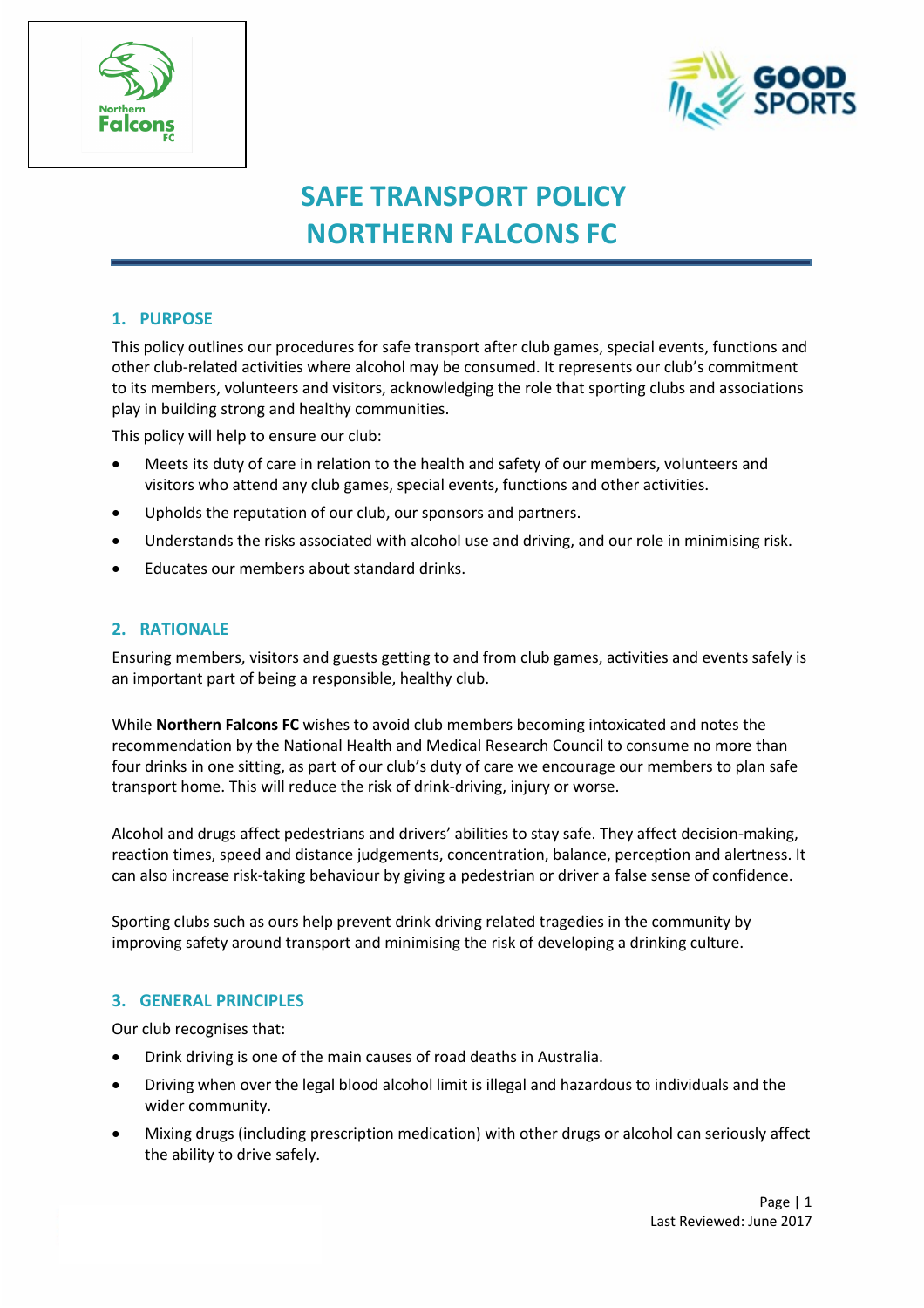



# **4. TRANSPORT FOR CLUB ACTIVITIES**

This safe transport policy applies for all activities undertaken by the club that involve the serving and/or consumption of alcohol.

Our club will:

- Promote strategies that encourage members to plan how they'll get home safely before they go out e.g. pre-arranged transport.
- Print safe transport messages on relevant club activity and event invitations or flyers.
- Ensure the MC for events or club committee members advise attendees that the club is a Good Sports accredited club, communicate the safe transport options and regularly remind attendees to behave responsibly around alcohol.
- Ensure telephone calls can be made free of charge to call a sober person to provide transport from the club or venue.

Where available, our club will also consider:

- Use of a club or community bus (such as council, school or tourist buses) and:
	- The bus or transport provided will be an alcohol-free zone (i.e. no alcohol will be permitted on the bus).
	- The bus will not be used to transport members between licensed venues.
	- People who have consumed alcohol can get home safely from the bus drop off point
- Use a range of taxi or ride share strategies such as:
	- Free telephone calls to arrange a taxi to provide transport from the club or venue.
	- The club committee will pre-order taxis to arrive at a club or venue at the conclusion of a club event or function.
	- Encourage club members to utilise a ride share service.

# **5. CLUBS WITH A LIQUOR LICENCE FOR ANY CLUB EVENTS OR FUNCTIONS (Delete if it is not relevant to your club)**

Our club will promote low alcohol and non-alcoholic drinks as options and available at reduced prices.

Bar staff/ servers of alcohol will encourage members, volunteers and visitors to:

- Consume food while drinking alcohol at the club.
- Consume alcohol in moderation bearing in mind our commitment to the Good Sports program, its philosophies and policies.
- Make alternate safe transport arrangements if they are considered to be intoxicated or at risk of exceeding the legal limit (e.g. free call to a taxi/friend/family).